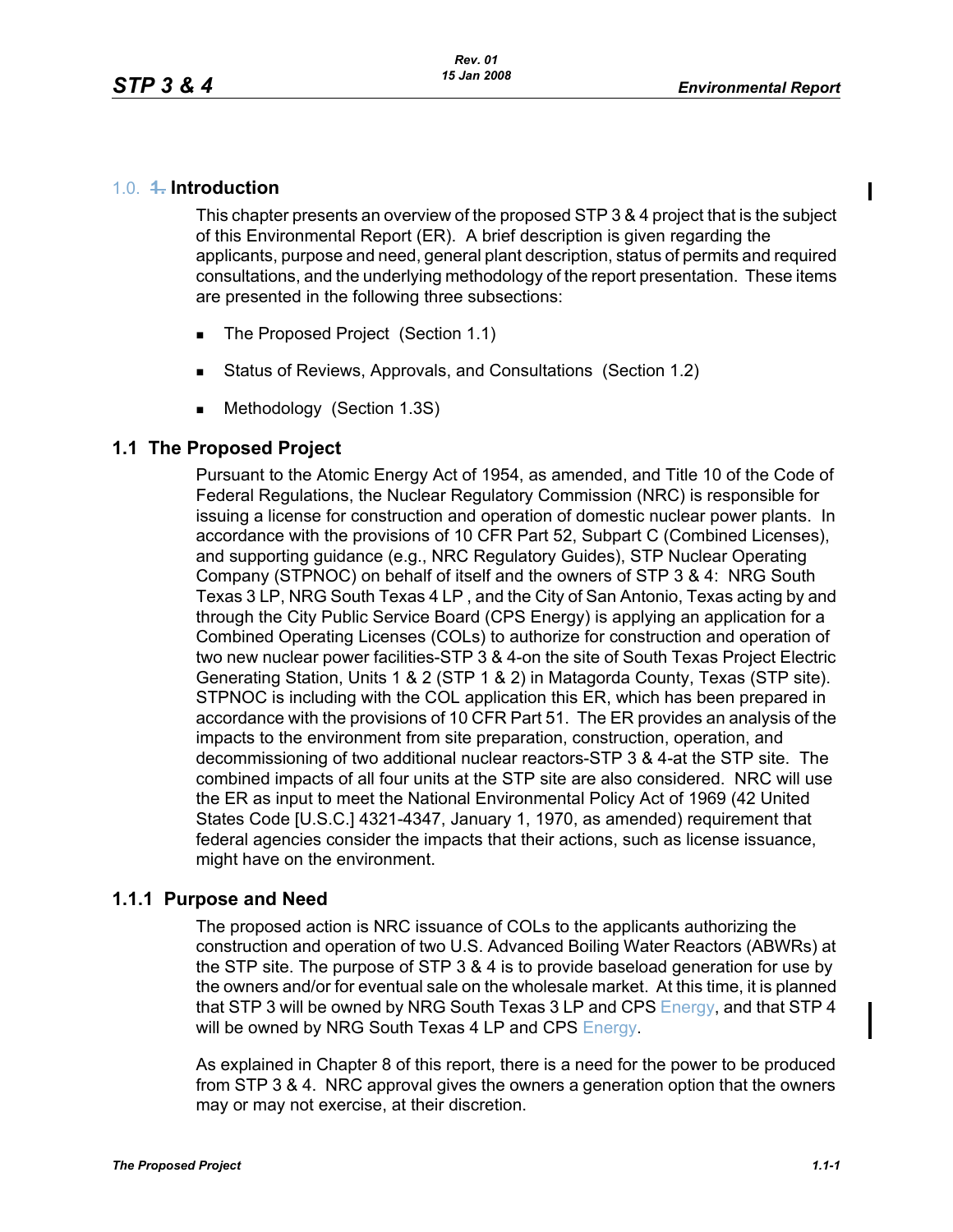$\blacksquare$ 

 $\mathbf I$ 

## **1.1.2 Project Description**

This subsection provides a brief summary of project information that subsequent sections, particularly Chapter 3, Plant Description, describe in greater detail.

## **1.1.2.1 The Applicant and Owners**

NRG South Texas LP (NRG) (44% ownership), City Public Service Board of San Antonio, Texas (CPS Energy) (40% ownership), and the City of Austin, Texas (16% ownership) are the owners of the STP 1 & 2 site and facilities. STPNOC is the licensed operator of STP 1 & 2, with control of STP 1 & 2 and the authority to act as the agent applying for a COL for the STP site. At this time, it is planned that STP 3 will be owned by NRG South Texas 3 LP and CPS Energy, and that STP 4 will be owned by NRG South Texas 4 LP and CPS Energy. The proposed units would be baseload merchant generator plants. NRG NRG South Texas 3 LP and NRG South Texas 4 LP intends to sell its share of the power from STP 3 & 4 on the wholesale market. CPS Energy may either use its share of STP 3 & 4 to supply the needs of its service area and/or sell the power on the wholesale market.

STPNOC will be the operator for STP 3 & 4. The STP-COL application, COLA Part 1, Administrative Information, provides additional information about the co-owners of STP 3 & 4.

### **1.1.2.2 Site Location**

The STP site is located on approximately 12,200 acres in a rural area of Matagorda County, Texas, approximately 12 miles south-southwest of the city limits of Bay City, Texas, and 10 miles north of Matagorda Bay, along the west bank of the Colorado River. The plant footprint for STP 3 & 4 is approximately 2000 feet northwest of existing STP 1 & 2 and is generally the area that had been designated for two additional units when the facility was first planned. The location of STP 3 & 4 on the STP site is shown on Figure 1.1-1. Section 2.1, Site Location, provides additional information regarding the site and the location of the two new ABWR reactors.

### **1.1.2.3 Reactor Information**

STPNOC and the owners have selected the General Electric (GE) Advanced Boiling Water Reactor (ABWR) as the technology for two new reactors at the STP site, STP 3 & 4. The NRC approved the reference ABWR DCD in March 1997. The final design certification rule was published in the Federal Register on May 12, 1997 (62 FR 25827). This allows the ABWR design to be referenced in a COL application under 10 CFR 52. The total gross thermal megawatt output is 3926 MWt and the net electrical output is approximately 1300 MWe per unit. Further details on the ABWR reactor design is provided in Section 3.2.

# **1.1.2.4 Cooling System Information**

STP 3 & 4 will use a closed-loop cooling water system that would withdraw and discharge water from and to the Main Cooling Reservoir (MCR), similar to the existing cooling system for STP 1 & 2. Makeup water for the MCR will be withdrawn from the Colorado River using the preexisting intake structure. STP 3 & 4 will use mechanical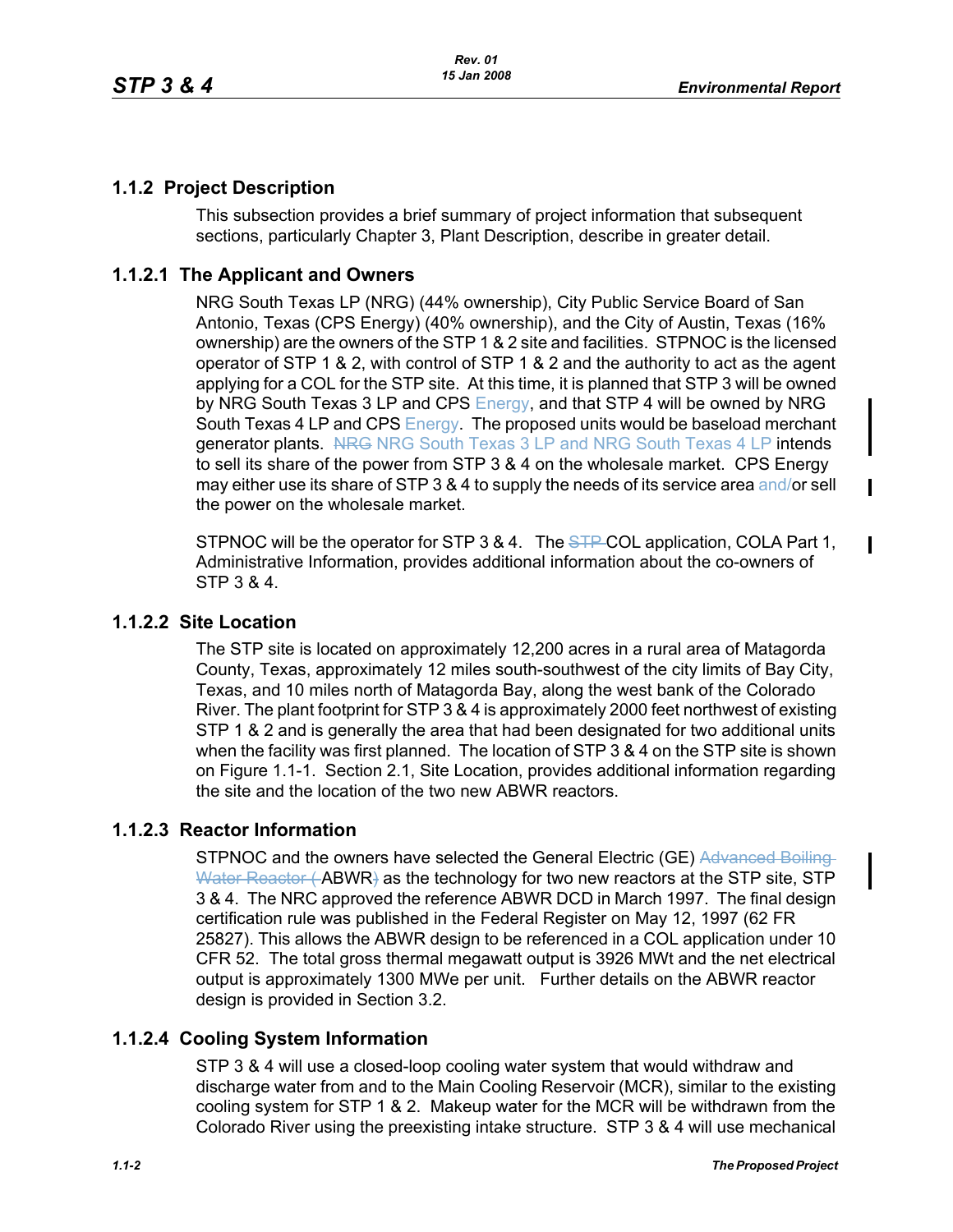draft cooling towers to dissipate waste heat and a water storage basin for the safetyrelated cooling system. This differs from STP 1 & 2, which uses the essential cooling pond. The STP 3 & 4 cooling tower basin makeup water is normally provided by the plant well water system. Blowdown will discharge from the MCR to the Colorado River. Additional details regarding the STP 3 & 4 cooling system are provided in Section 3.4.

### **1.1.2.5 Transmission System Information**

The STP 3 & 4 connections to the regional grid will use existing rights-of-way to minimize, to the extent feasible, new disturbance and potential adverse impacts. The onsite power transmission system for STP 3 & 4 consists of the STP 3 & 4 345kV switchyard, five 345kV power transmission lines, and a 345kV tie-line from the STP 3 & 4 345kV switchyard to the existing STP 1 & 2 345kV switchyard. Two of these 345kV transmission lines will be upgraded from the STP site to their connection to the Hillje substation some 20 miles northwest of the STP site. The modifications to upgrade these two transmission lines will be on an existing right-of-way. No new rights-of-way outside the STP site are required for STP 3 & 4.

The three interconnect transmission line rights-of-way commence from the STP 3 & 4 345kV switchyard and head northward less than a quarter mile to intersect the existing transmission line corridor. From the point of intersection, the additional power provided by STP 3 & 4 would be transmitted over upgraded circuits in an existing right-of-way. Subsection 2.2.2 and Section 3.7 provide additional details regarding both the onsite and offsite transmission systems.

### **1.1.2.6 Preapplication Public Involvement**

STPNOC has an active community affairs and public outreach program. Examples of public outreach include community board meetings, student presentations, and emergency preparedness community activities. STPNOC offers educational and emergency preparedness information to the public by providing tours of the Control Room simulator and the Emergency Operations Facility, presentations during Career Day, distributing flyers and newsletters, and by advertising on local radio stations and in local newspapers.

STPNOC also plays an active role in supporting local philanthropy efforts including the United Way Foundation, the American Cancer Society, the American Red Cross, the March of Dimes, and the Palacios Boys & Girls Club.

STPNOC plans to continue conducting public outreach and communications efforts in conjunction with preparing the COL application. Examples of STP 3 & 4 communications include: fact sheets; presentations; interaction with civic, state, and local officials; and industry updates and interfaces. Several meetings with local officials, the community, and the NRC are anticipated through the start of commercial operations. The first public outreach meeting held by the NRC in Bay City occurred on June 27, 2007. This meeting was announced via local media outlets (e.g. newspapers).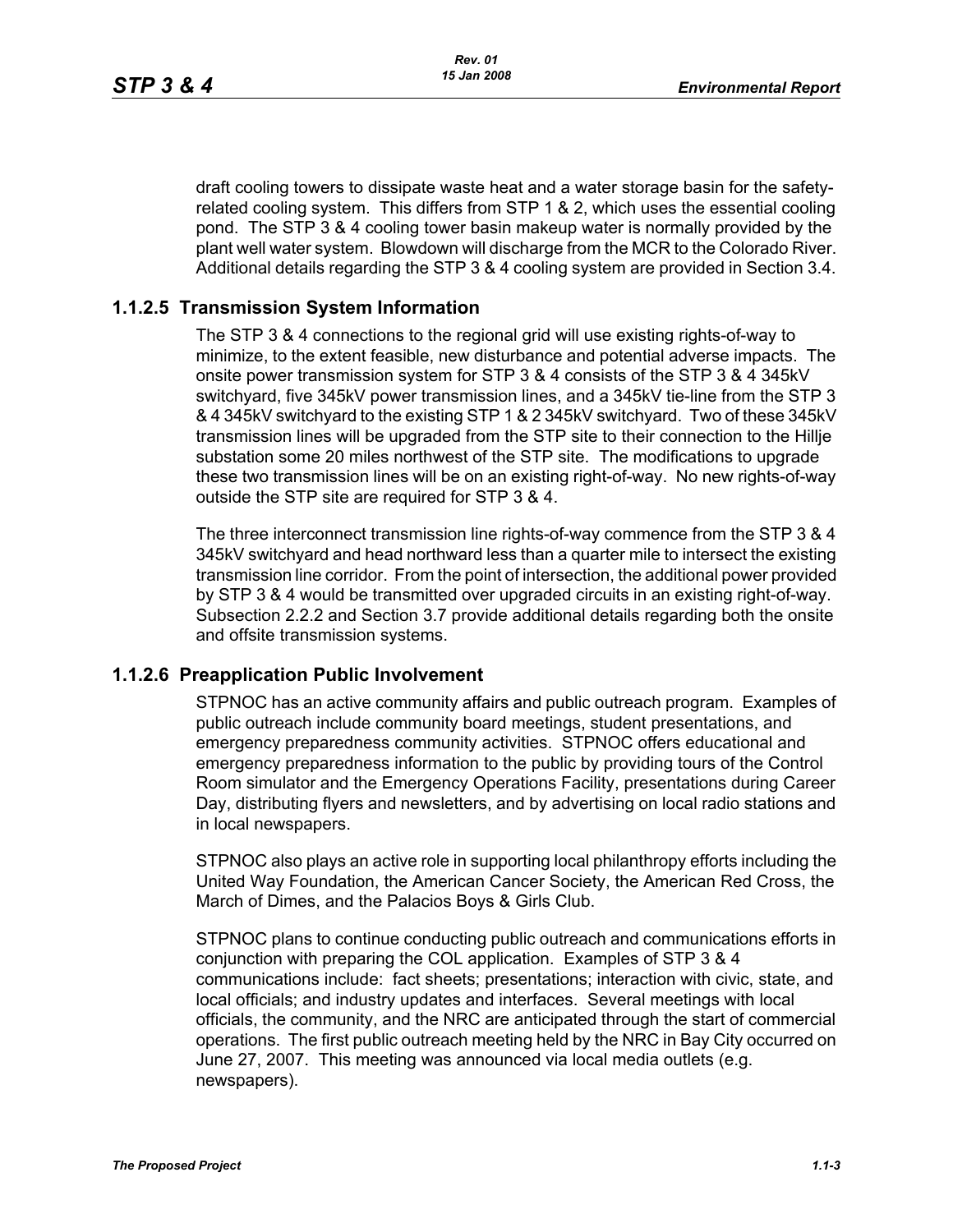## **1.1.2.7 Proposed Dates for Major Activities**

NRC regulations provide for COL applicants to perform both preconstruction site preparation activities and limited work authorization (LWA) activities before issuance of the COL. STPNOC plans to start preconstruction activities in January 2009 and conclude these activities in January 2010. If LWA activities are to be performed, they may begin in January 2010 and conclude in January 2011.

Construction activities for STP 3 will begin following the site preparation for both STP 3 & 4. STPNOC expects to initiate construction of STP 3 in January 2011 and STP 4 in May 2011. STPNOC estimates that construction would occur over a 63-month period for both units, beginning with NRC approval of the COL application in January 2011. Commercial operation for STP 3 is projected in March 2015 and March 2016 for STP 4.